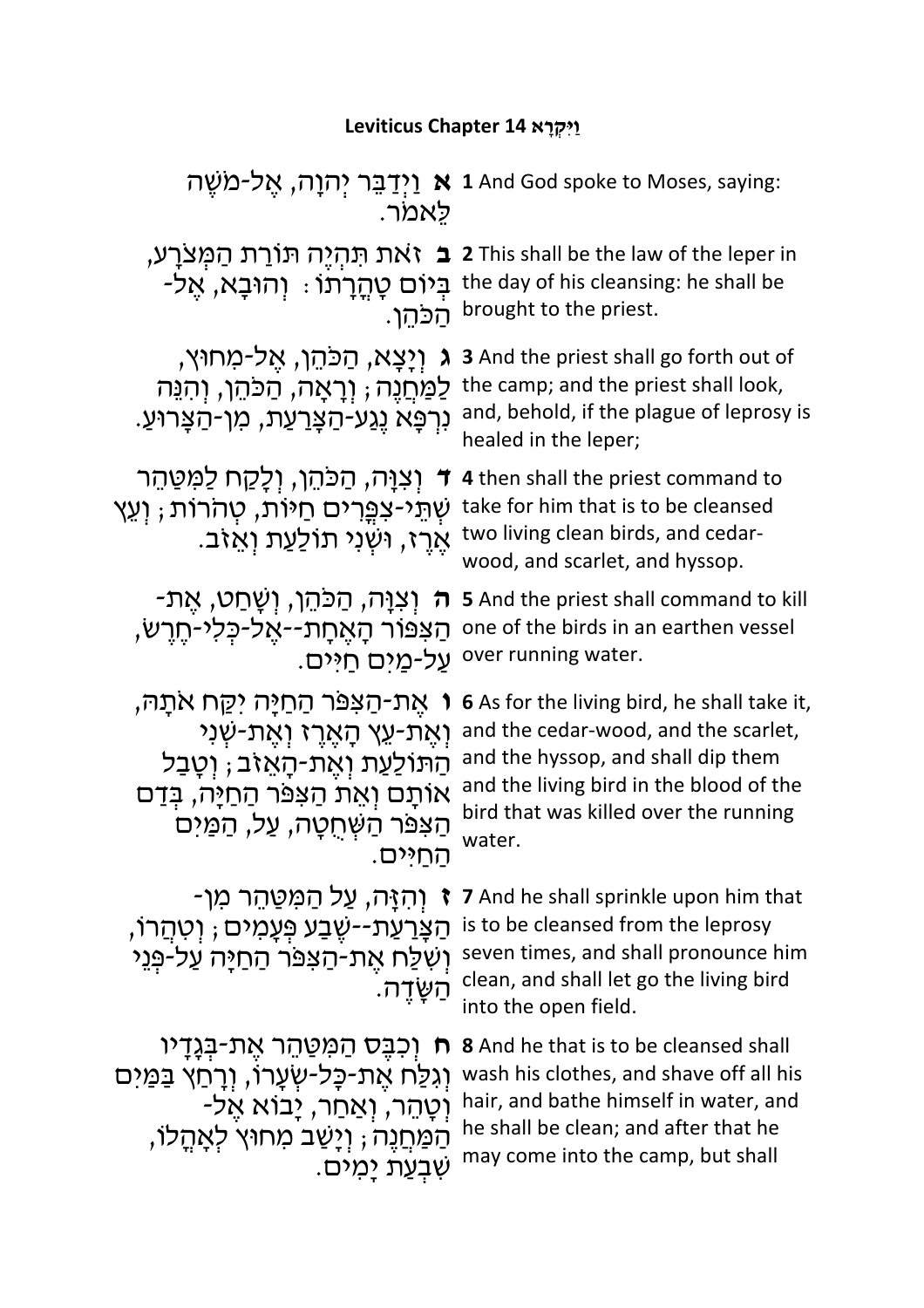dwell outside his tent seven days.

**ּט** וְהָיָה בַיּוֹם הַשְּׁביעי יְגַלַּח<br>אֶת-כָּל-שְׂעָרוֹ, אֶת-ראשו וְאֶת-<br>זָקַנוֹ וְאֵת גַּבּת עֵינַיו, וְאֵת-כָּל-ְעֻׂרוֹ, יְגַלֵּחַ ; וְכִבֵּס אֶת-בִּנָדָיו, ּוָרָחַץ אֵת-בִּשָּׂרוֹ בַּמַּיִּם--וִטָהֵר.

**י** וּבַיּוֹם הַשָּׁמִינִי, יִקֵּח שָׁנֵי-כִּבָּשִׂים תִּמִימִם, וְכַבְשָׂה אַחַת ַבַּת-שְׁנַתַּהּ, תִּמִימָה ; וּשְׁלֹשָׁה עֵשְׂרֹנִים, סלֵת מִנְחָה בְּלוּלָה ַבְשֶׁמֶן, וְלֹג אֶחֶד, שָׁמֶן.

**אַ יְהֶעֱמִיד הַכּהֵן הַמְטַהֵר, אֵת <b>11** And the priest that cleanseth him ּהַאִישׁ הַמִּטֲהֶר--יִוְאַתַּם : לִפְגֵי יְהִוָה, פֵּתַח אֹהֵל מוֹעֵד.

**יב** וְלָקַח הַכּהֵן אֶת-הַכֶּבֶשׂ<br>הָאֶחָד, וְהִקְרִיב אתו לִאַשַּׁם--וְאֶת-לֹג הַשֶּׁמֶן ; וְהֵנִיף אתֵם ּתְנוּפָה, לִפְנֵי יִהוָה.

יג וְשָׁחַט אֶת-הַכֶּבֶשׂ, בִּמְקוֹם<br>אֲשֶׁר יִשְׁחַט אֵת-הַחַטַּאת וְאֵת-הָעֹלָה--בִּמְקוֹם הַקְדָשׁ : כִּי<br>כַּחַטַּאת הַאַשַׁם הוּא, לַכּהֵו--.אוּה ,םיִשָׁדָק שֶׁדֹק

**יד** וְלֵקַח הַכּהֵן, מִדַּם הַאֲשָׁם, וָנָתַו הַכּהֵו, עַל-תִּנוּדְ אזֵו ְהַמְּטַּהֶר הַיִּמְנִית ; וְעַל-בּהֵן יָדוֹ הַיִּמַּנִית, וְעַל-בּהֶן רַגְלוֹ הַיְמֲנִית.

**9** And it shall be on the seventh day, that he shall shave all his hair off his head and his beard and his eyebrows, even all his hair he shall shave off; and he shall wash his clothes, and he shall bathe his flesh in water, and he shall be clean.

**10** And on the eighth day he shall take two he-lambs without blemish, and one ewe-lamb of the first year without blemish, and three tenth parts of an ephah of fine flour for a meal-offering, mingled with oil, and one log of oil.

shall set the man that is to be cleansed, and those things, before God, at the door of the tent of meeting.

**12** And the priest shall take one of the he-lambs, and offer him for a guiltoffering, and the log of oil, and wave them for a wave-offering before God.

**13** He shall kill the he-lamb where they kill the sin-offering and the burnt-offering, in the sanctuary; both the sin-offering and the guilt-offering is the priest's; it is most holy.

**14** And the priest shall take of the blood of the guilt-offering, and the priest shall put it upon the tip of the right ear of him that is to be cleansed, and upon the thumb of his right hand, and upon the great toe of his right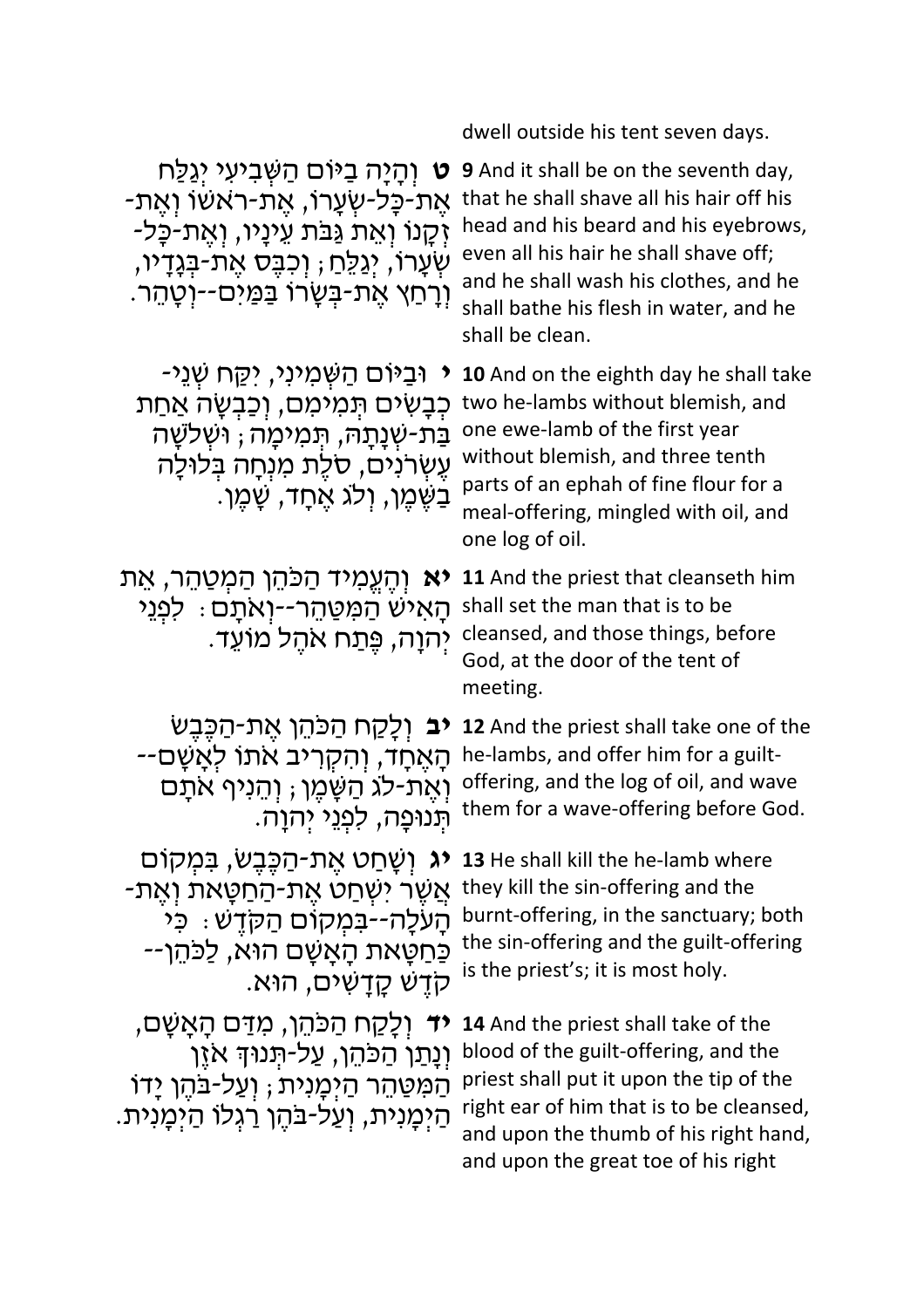foot.

**וֹט 15** And the priest shall take of the log **וֹלְקַח הַכֹּהֵן, מִלֹּג הַשֶּׁמֶן** ; יִצְקָ עַל-כַּף הַכּהֵן, הַשְּׂמָאלִית. pof oil, and pour it into the palm of his

הַיְמָנִית, מִן-הַשֶּׁמֶן, אֲשֶׁר עַל-<br>כַּפּוֹ הַשִּׂמַאלִית , וְהִזֶּה מִן-ָהַשֶּׁמֵן בְּאֵצְבָּעוֹ שֵׁבַע פְּעָמִים, לִפְנֵי יִהְוַה.

**ֿז** וּמִיֵּתֵר הַשֶּׁמֵן אֲשֵׁר עַל-כַּפּוֹ, יִתֵּן הַכֹּהֵן עַל-תִּנוּךְ אזֵן הַמִּטַּהֵר הַיִּמְנִית, וְעַל-בֹּהֵן יָדוֹ הַיִּמְנִית, וְעַל-בּהֵן רַגְלוּ הַיִּמֲנִית--עַל, דַּם .םָשָׁאָה

**יח** וְהַנּוֹתָר, בַּשֶּׁמֶן אֲשֶׁר עַל-כַּף ַחֲכַּהֵו, יִתֵּו, עֲל-רֹאשׁ הַמֵּטֵּהֵר ; וְכִפֵּר עַלֵיו הַכֹּהֵן, לִפְנֵי יִהוַה.

**יט** וְעֲשֶׂה הַכַּהֵן, אֲת-הַחַטֵּאת, ּוְכִפֶּר, עַל-הַמִּטַּהֵר מִטַּמְאָתוֹ ּוָאֲחֵר, יִשְׁחֵט אֶת-הַעָּלָה.

**ּכ** וְהֵעֵלָה הַכֹּהֵן אֵת-הָעֹלָה וְאֶת-הַמִּנְחָה, הַמִּזְבֵּחָה ; וְכִפֶּר  $\{ \sigma \}$  ) עָלְיו הַכּהֵן, וְטָהֵר

own left hand.

**16** And the priest shall dip his right **16** And the priest shall dip his right finger in the oil that is in his left hand, and shall sprinkle of the oil with his finger seven times before God

> **17** And of the rest of the oil that is in his hand shall the priest put upon the tip of the right ear of him that is to be cleansed, and upon the thumb of his right hand, and upon the great toe of his right foot, upon the blood of the guilt-offering.

**18** And the rest of the oil that is in the priest's hand he shall put upon the head of him that is to be cleansed; and the priest shall make atonement for him before God.

**19** And the priest shall offer the sinoffering, and make atonement for him that is to be cleansed because of his uncleanness; and afterward he shall kill the burnt-offering.

**20** And the priest shall offer the burnt-offering and the meal-offering upon the altar; and the priest shall make atonement for him, and he shall be clean.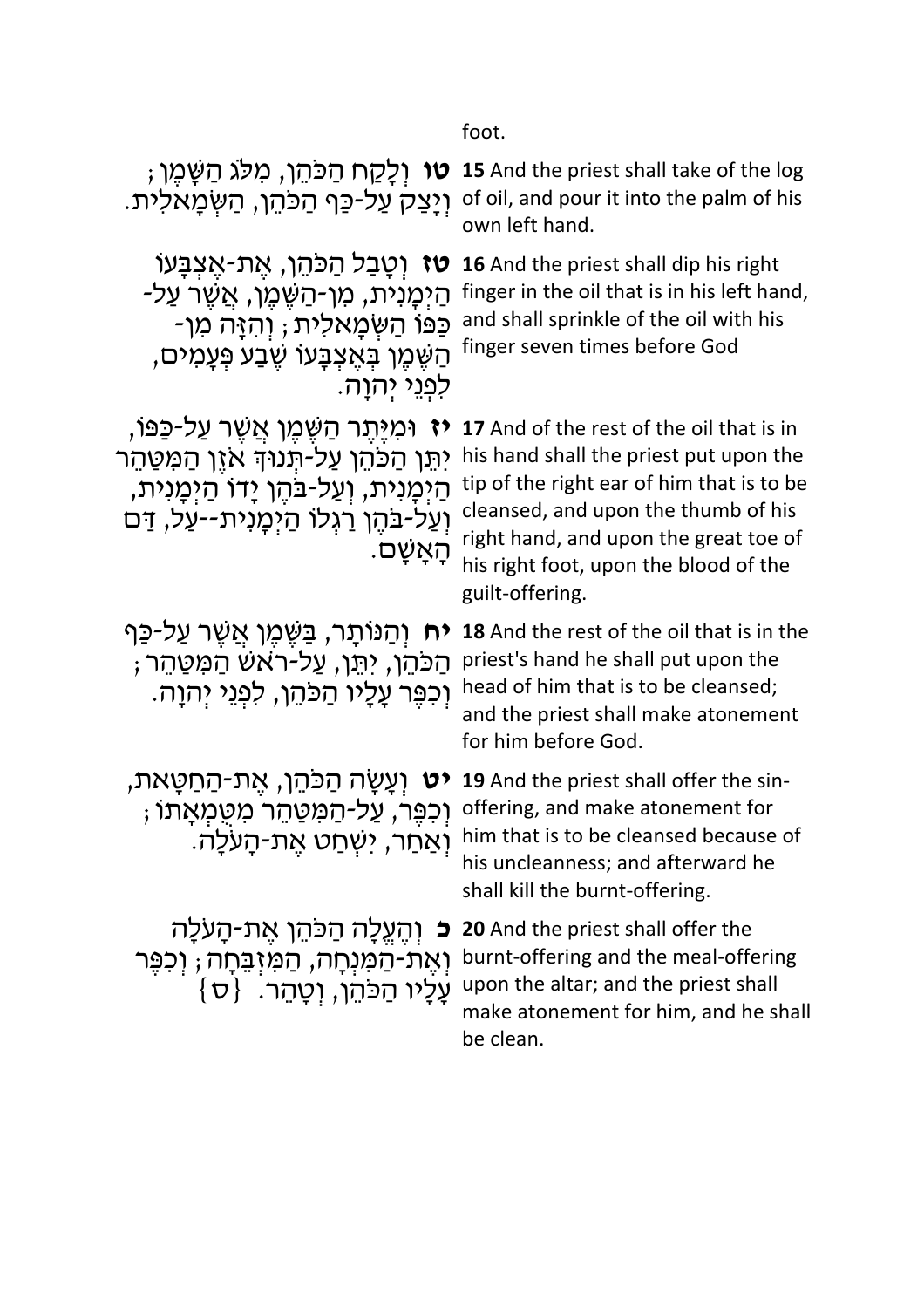Haftarah for Shabbat Hagadol

Malachi 3:4-24

The offering of Judah and Jerusalem shall be as pleasant to God as in the olden days and ancient years.

I will draw near to you in judgment and be a swift witness against the sorcerers, the adulterers and the false swearers. Also against those who oppress the hired servant in his wages, the widow, the orphan and those who deny the stranger their rights. They do not fear Me, says the Eternal God of the universe.

I do not change, and you sons of Jacob, since the days of your fathers, have not ceased to turn aside from my ordinances and have not kept them.

Return to me and I will return to you, says the God of the universe.

How shall we return, you say?

Can a man rob God? Yet you rob me. In what ways, you ask? In tithes and offerings.

You are cursed by the plague, yet you rob me, your whole nation. Bring the whole tithe into the storehouse so that there may be food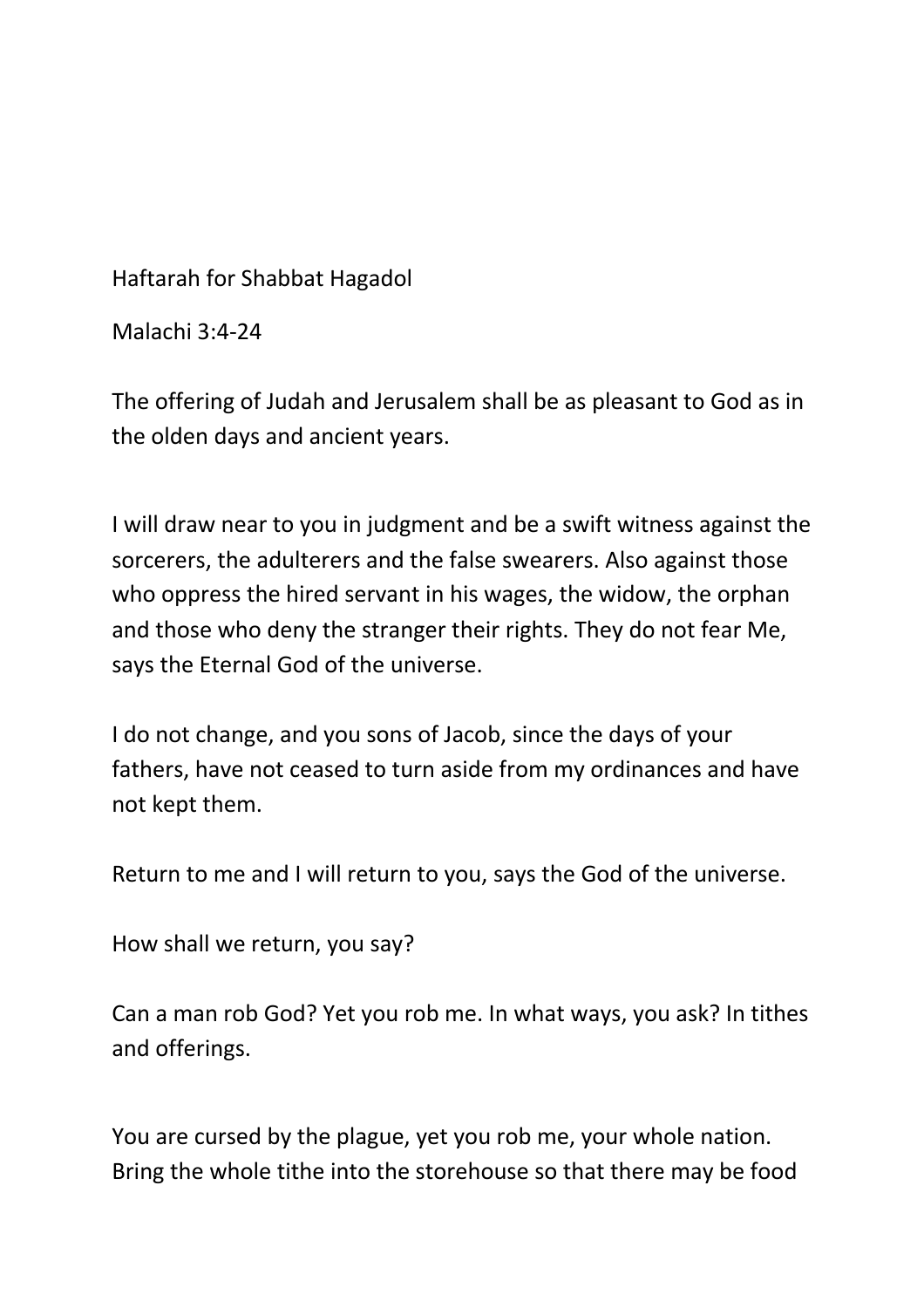in my house. Test me with that; see if I will not open to you the windows of heaven and pour out a blessing for you in abundance.

I will rebuke the devourer for your good and he shall not destroy the fruits of your land. Neither shall your vine fail to ripen in the field in due time says the God of the universe.

And all nations shall call you happy and you shall be a delightful land says the God of the universe.

Your words have been too strong against me says God. You ask- how have we spoken against You? You have said it is vain to serve God. What profit is there in obeying God's command?

Have we not walked mournfully because of the God of the universe? Now we call the proud happy and those who work wickedness prosper. They defy God and survive.

Then those who feared God spoke to one another and God listened and gave heed.

A book of remembrance was written for those who feared God and respected God's name. They shall be mine, says the God of the universe. In the day that I am bringing near, my own treasure will be spared as parents spare their own child who serves them.

You shall then again be able to distinguish between the righteous and the wicked, those who serve God and those do not.

For behold the day comes, burning like a furnace, when all the proud and all who work wickedness shall become stubble. The day that